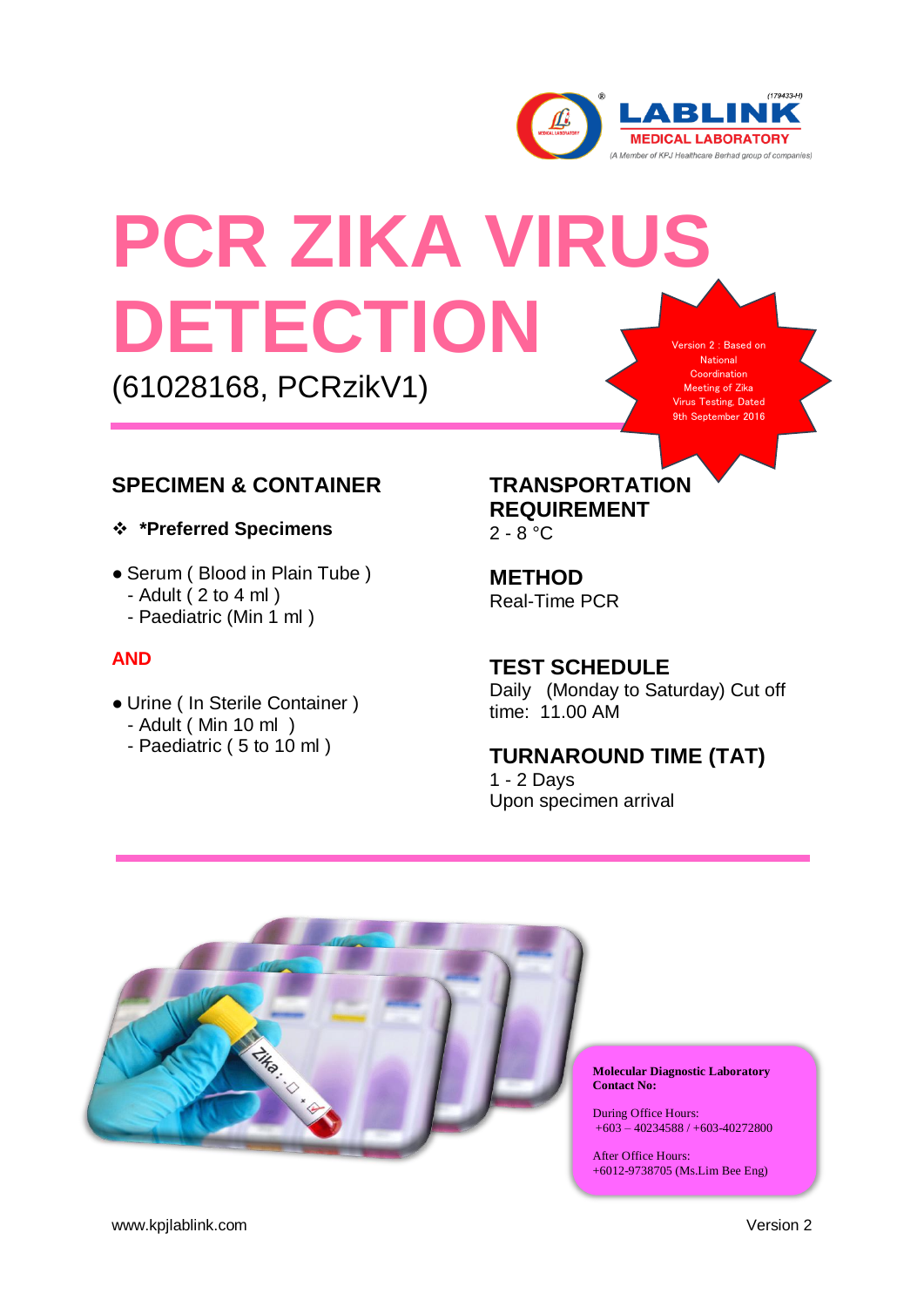

#### **1) What is Zika Virus?**

- Zika is spread mostly by the bite of an infected Aedes species mosquito (Ae. aegypti and Ae. albopictus). These mosquitoes are aggressive daytime biters. They can also bite at night.
- Zika can be passed from a pregnant woman to her fetus. Infection during pregnancy can cause certain birth defects.
- There is no vaccine or medicine for Zika.

#### **2) What is PCR Zika Virus Detection?**

This test is designed for in vitro detection of Zika viral specific RNA genomes based on real-time PCR technology.

#### **3) What Is Case Definition For Zika Virus Infection?**

#### **A) Suspected case:**

Patient with rash or fever ( >37.5°C ) with one or more of the following symptoms (not explained by other medical conditions) :

- 1) Arthralgia or myalgia
- 2) Non-purulent conjunctivitis or conjunctival hyperemia
- 3) Headache or malaise
- 4) Presented with Guillain-Barre Syndrome or microcephaly (age less than 1 year)

#### *AND*

Recent history of travelling to the country affected with Zika infection (within 7 days after arrival) or history of contact with confirm Zika case (*person who live in the same locality with the suspected case or history of sexual intercourse with person who had travelled to affected countries*).

#### **B) Confirmed case:**

A suspected case with laboratory positive result for the specific detection of Zika virus (see algorithm for laboratory diagnosis)

#### **4) What Is Case Definition For Microcephaly?**

Diagnosed in utero or postnatally as microcephaly using standard growth chart by medical profession. *( All sample for virological confirmation of Microcephaly other than serum and urine will be managed by Virology Reference Laboratory, IMR )*

#### **5) What is signs and symptoms of Guillain-Barre syndrome?**

- $\checkmark$  Prickling, "pins and needles" sensations in your fingers, toes, ankles or wrists
- $\checkmark$  Weakness in your legs that spreads to your upper body
- $\checkmark$  Unsteady walking or inability to walk or climb stairs
- Difficulty with eye or facial movements, including speaking, chewing or swallowing
- Severe pain that may feel achy or cramp-like and may be worse at night
- Difficulty with bladder control or bowel function
- Rapid heart rate
- $\checkmark$  Low or high blood pressure
- $\checkmark$  Difficulty breathing

#### People with Guillain-Barre syndrome usually experience their most significant weakness within two to four weeks after symptoms begin. Recovery usually begins two to four weeks after weakness plateaus.

*( All sample for virological confirmation of possible agents causing ' Guillain-Barre Syndrome ' will be managed by Virology Reference Laboratory, IMR )*